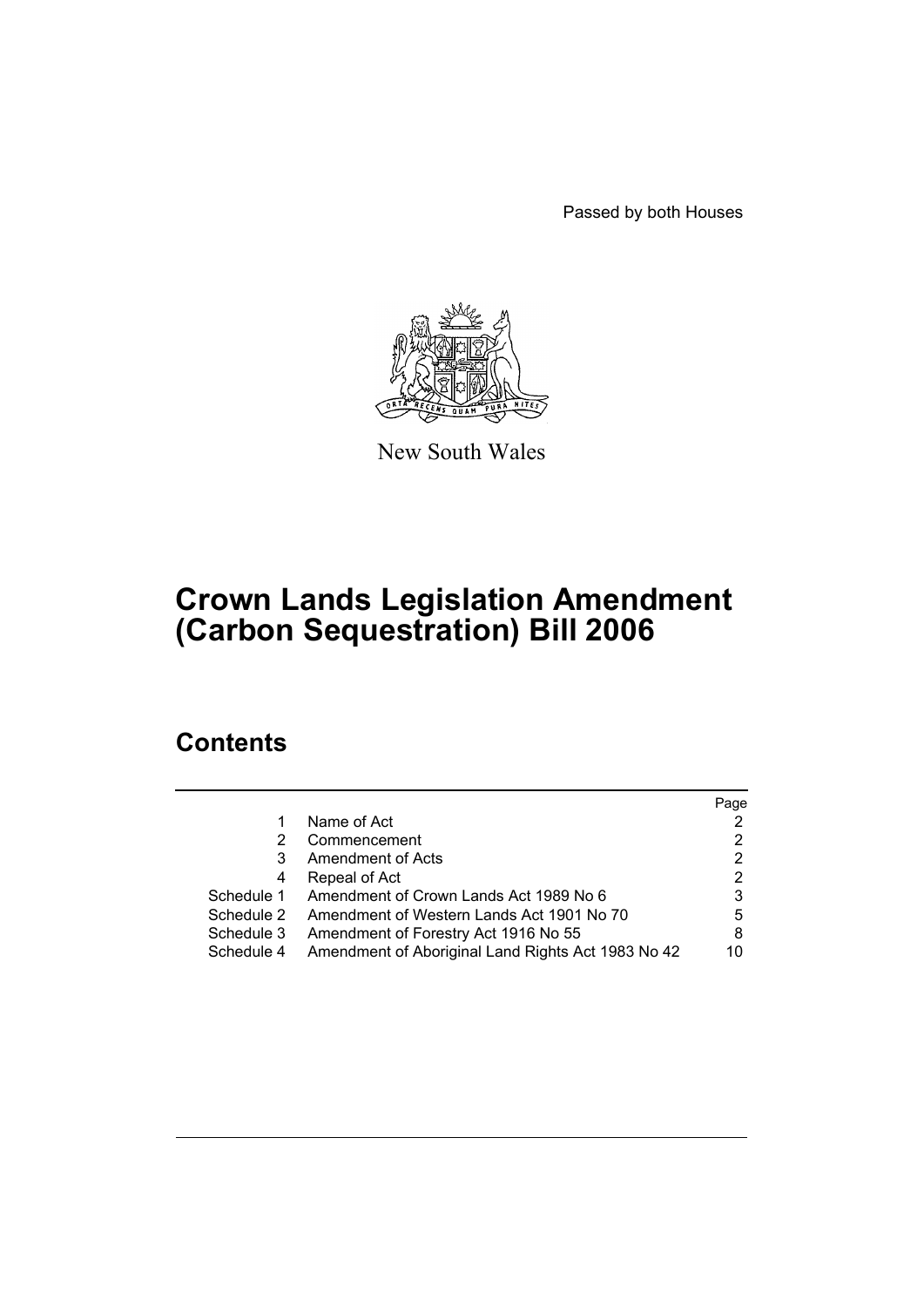*I certify that this PUBLIC BILL, which originated in the LEGISLATIVE ASSEMBLY, has finally passed the LEGISLATIVE COUNCIL and the LEGISLATIVE ASSEMBLY of NEW SOUTH WALES.*

> *Clerk of the Legislative Assembly. Legislative Assembly, Sydney, , 2006*



New South Wales

# **Crown Lands Legislation Amendment (Carbon Sequestration) Bill 2006**

Act No . 2006

An Act to amend the *Crown Lands Act 1989* and the *Western Lands Act 1901* to enable carbon sequestration and related forestry rights to be granted in respect of Crown land (including land held under Western lands lease); and for other purposes.

*I have examined this Bill, and find it to correspond in all respects with the Bill as finally passed by both Houses.*

*Chairman of Committees of the Legislative Assembly.*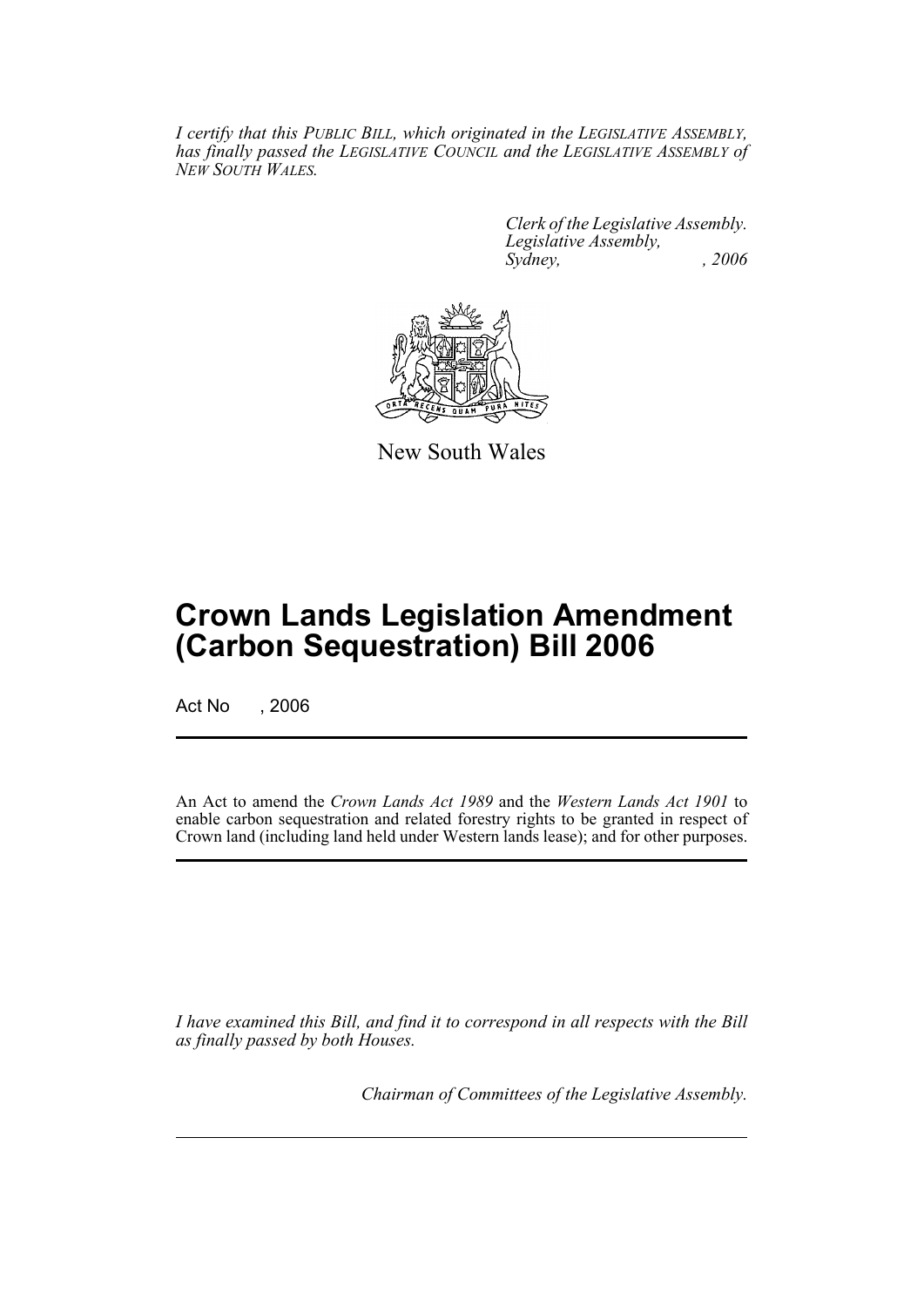## **The Legislature of New South Wales enacts:**

## **1 Name of Act**

This Act is the *Crown Lands Legislation Amendment (Carbon Sequestration) Act 2006*.

## **2 Commencement**

This Act commences on a day or days to be appointed by proclamation.

## **3 Amendment of Acts**

The Acts specified in Schedules 1–4 are amended as set out in those Schedules.

# **4 Repeal of Act**

- (1) This Act is repealed on the day following the day on which all of the provisions of this Act have commenced.
- (2) The repeal of this Act does not, because of the operation of section 30 of the *Interpretation Act 1987*, affect any amendment made by this Act.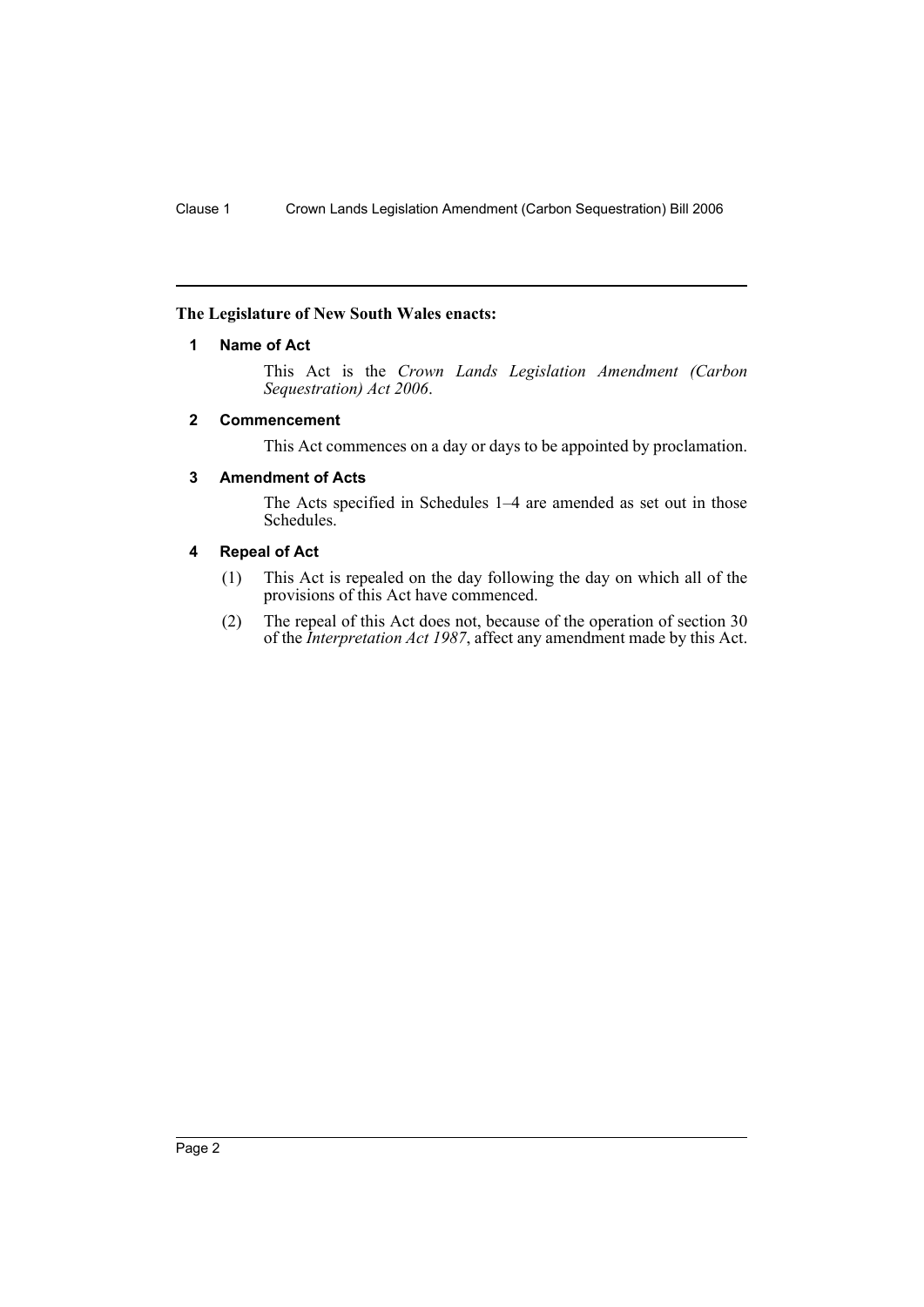Amendment of Crown Lands Act 1989 No 6 Schedule 1

# **Schedule 1 Amendment of Crown Lands Act 1989 No 6**

(Section 3)

#### **Part 4, Division 5A**

Insert after Division 5:

## **Division 5A Carbon sequestration and related forestry rights**

#### **59A Definitions**

In this Division:

*carbon sequestration right* and *forestry right* have the same meanings as in section 87A of the *Conveyancing Act 1919*.

**Note.** A forestry right is defined in section 87A of the *Conveyancing Act 1919* to include a carbon sequestration right in relation to land (carbon sequestration being the process by which a tree or forest absorbs carbon dioxide from the atmosphere). This Division applies to a forestry right only to the extent that it consists in whole or in part of a carbon sequestration right.

A forestry right is, for all purposes, taken to be a profit à prendre (see section 88AB of the *Conveyancing Act 1919*).

*Crown land* includes any land dedicated under this Act for a public purpose.

#### **59B Application of Division**

- (1) This Division applies only in relation to the granting and creation of a forestry right to the extent that it consists in whole or in part of a carbon sequestration right.
- (2) Nothing in this Division limits the power of the Minister to otherwise deal with Crown land.

#### **59C Granting and creation of carbon sequestration and related forestry rights**

- (1) The Minister may, on such terms and conditions as the Minister determines, grant a forestry right in respect of Crown land.
- (2) In the case of a Crown reserve, the provisions of section 34A apply to and in respect of the granting by the Minister of a forestry right in respect of the reserve as if the forestry right were a relevant interest as referred to in that section.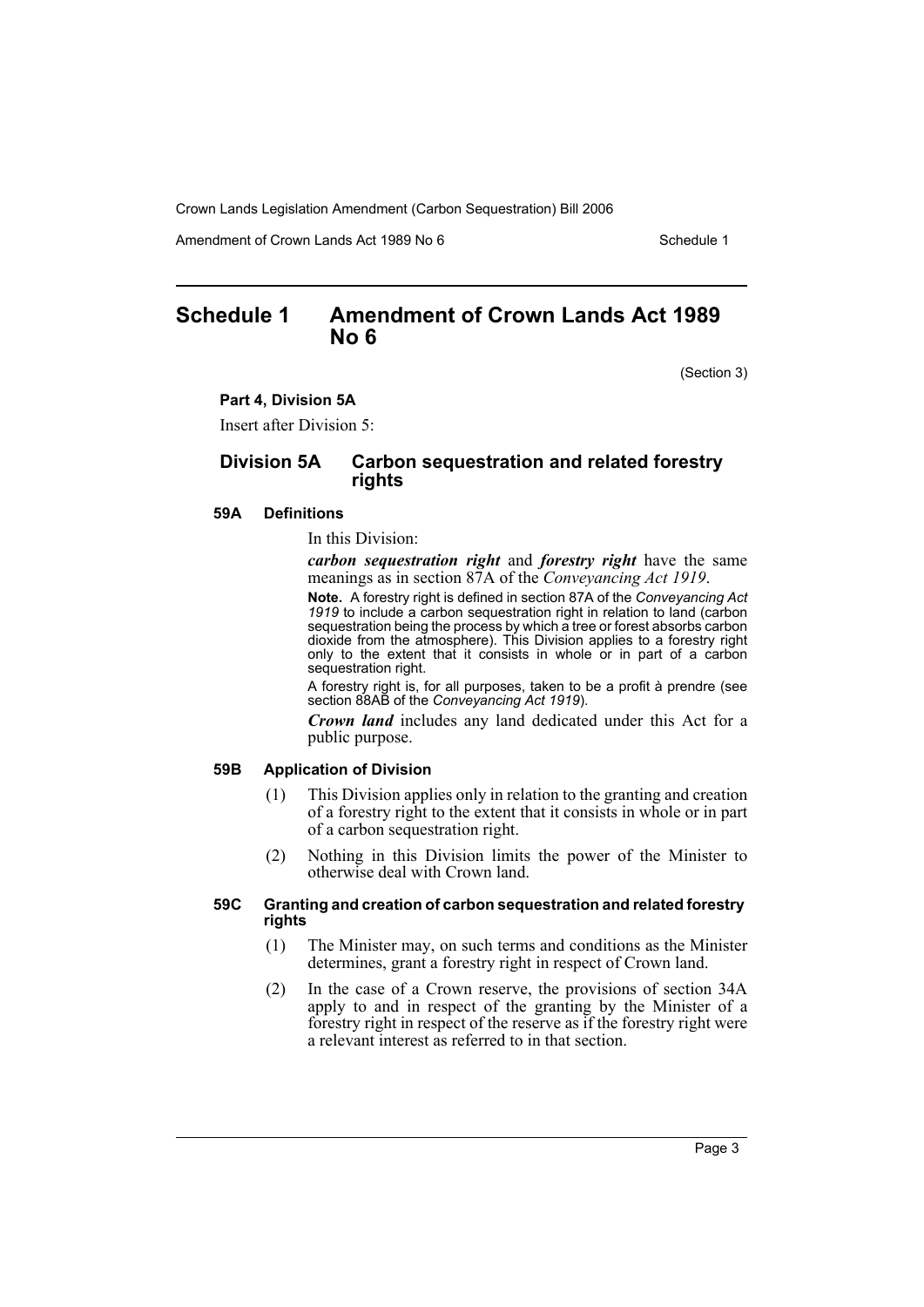- (3) In the case of Crown land that is the subject of a perpetual lease, the Minister may, on such terms and conditions as the Minister determines, consent to the lessee granting a forestry right in respect of the land the subject of the lease.
- (4) The lessee of any land that is the subject of a perpetual lease may, with the consent of the Minister under subsection (3), grant a forestry right in respect of the land on such terms and conditions as the Minister determines.
- (5) A forestry right referred to in this section:
	- (a) is, in the case of land that is subject to the provisions of the *Real Property Act 1900*, created in the way provided in that Act or in section 88B of the *Conveyancing Act 1919*, or
	- (b) is, in the case of land that is not subject to the provisions of the *Real Property Act 1900*, created:
		- (i) in the way provided in section 88B of the *Conveyancing Act 1919*, or
		- (ii) if the Minister so consents, by instrument registered in the General Register of Deeds, or
		- (iii) by notification in the Gazette (except in the case of a forestry right granted by a perpetual lessee).
- (6) Without limiting the terms and conditions that may be determined by the Minister under this section, any such terms and conditions may restrict any dealings in the forestry right concerned.
- (7) The Minister may not grant a forestry right in respect of Crown land unless the Minister is satisfied that any lessee of the land has consented to the forestry right being granted.
- (8) Before granting a forestry right in respect of Crown land that is Crown-timber land within the meaning of the *Forestry Act 1916* (or before consenting to the granting of any such forestry right), the Minister must consult the Minister administering the *Forestry Act 1916*.

**Note.** In the case of Crown-timber land that is a State forest or timber reserve, it is the Forestry Commission that may grant a forestry right in respect of the land.

(9) Without limiting the operation of Division 4 of Part 6 of the *Conveyancing Act 1919*, restrictions on the use of land and covenants may, in accordance with that Division, be imposed on Crown land that is the subject of a forestry right granted under this section.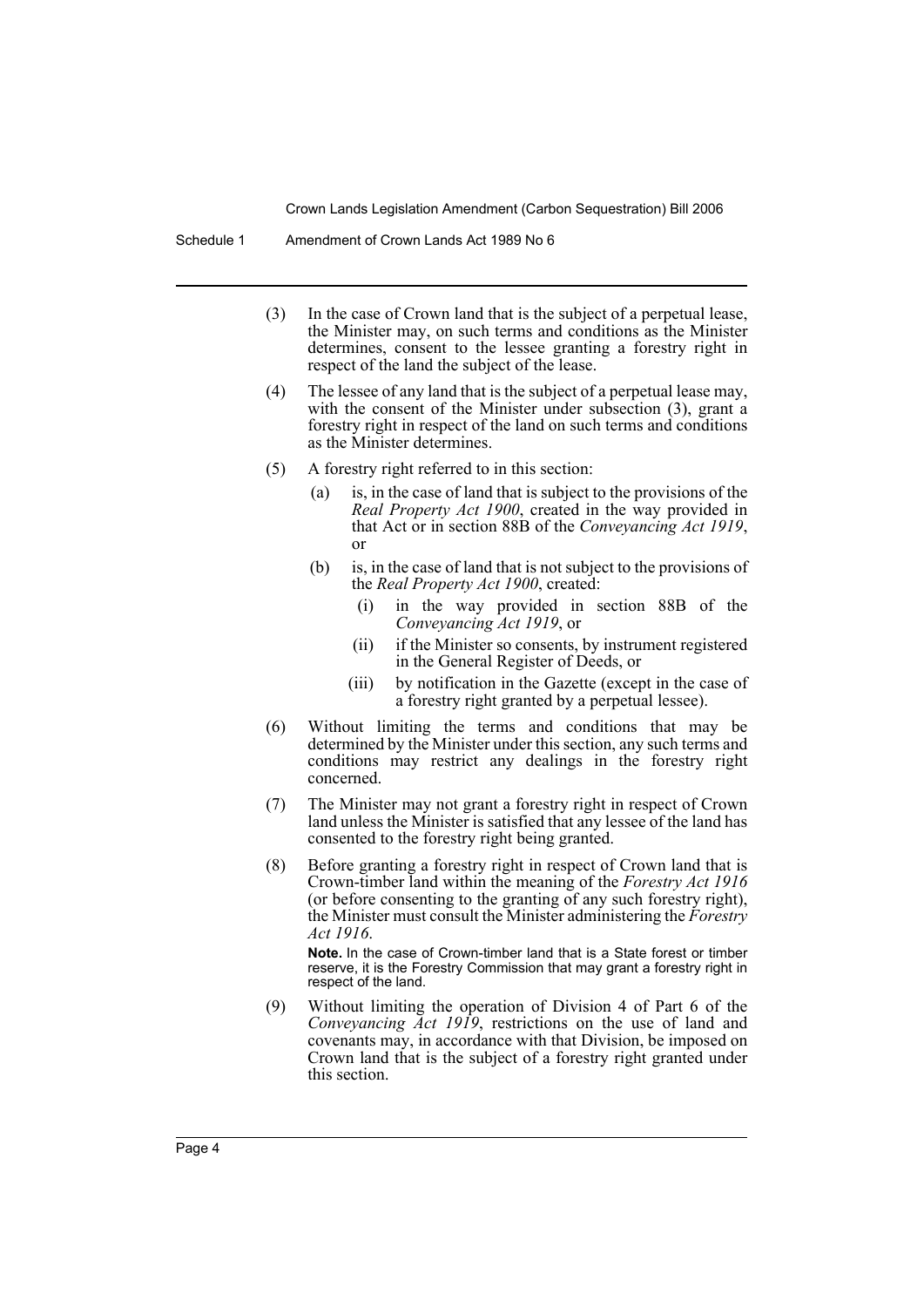Amendment of Western Lands Act 1901 No 70 Schedule 2

# **Schedule 2 Amendment of Western Lands Act 1901 No 70**

(Section 3)

#### **[1] Section 18G Dealings in leased land**

Insert after section 18G (6):

(7) Land held under a lease under this Act may not be transferred or conveyed for the purpose of creating a forestry right (within the meaning of section 87A of the *Conveyancing Act 1919*) that consists in whole or in part of a carbon sequestration right otherwise than in accordance with Part 9D of this Act.

#### **[2] Section 18J Conditions attaching to leases: alteration by consent**

Insert "or relating to the use of land for the purposes of carbon sequestration within the meaning of section 87A of the *Conveyancing Act 1919*" after "payable under the lease".

#### **[3] Section 28A Granting of leases after 1989 amending Act**

Insert after section 28A (1) (e):

(e1) the use of land for the purposes of carbon sequestration within the meaning of section 87A of the *Conveyancing Act 1919* (including for plantation purposes), or for any such purpose combined with any one or more of the other purposes referred to in this subsection, or

### **[4] Part 9D**

Insert after Part 9C:

# **Part 9D Carbon sequestration and related forestry rights**

#### **35V Definitions**

In this Part:

*carbon sequestration right* and *forestry right* have the same meanings as in section 87A of the *Conveyancing Act 1919*.

**Note.** A forestry right is defined in section 87A of the *Conveyancing Act 1919* to include a carbon sequestration right in relation to land (carbon sequestration being the process by which a tree or forest absorbs carbon dioxide from the atmosphere). This Part applies to a forestry right only to the extent that it consists in whole or in part of a carbon sequestration right.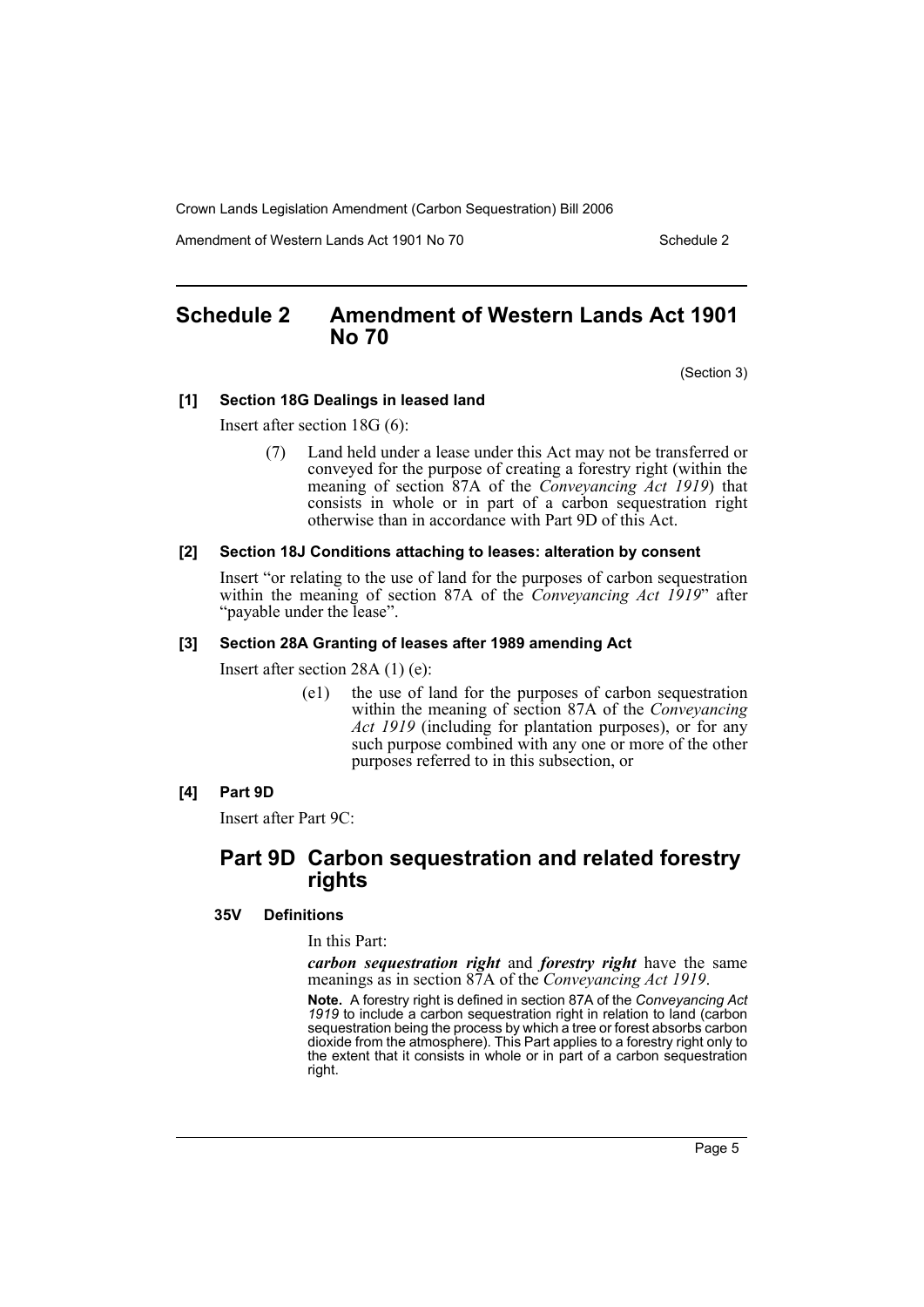Schedule 2 Amendment of Western Lands Act 1901 No 70

A forestry right is, for all purposes, taken to be a profit à prendre (see section 88AB of the *Conveyancing Act 1919*).

#### **35W Application of Part**

This Part applies only in relation to the granting or creation of a forestry right to the extent that it consists in whole or in part of a carbon sequestration right.

#### **35X Granting and creation of forestry rights in respect of land held under lease**

- (1) The Minister may:
	- (a) on application made in the approved form, and
	- (b) on such terms and conditions as the Minister determines,

grant a forestry right in respect of land held under a lease, but only with the consent of the lessee of that land.

- (2) In the case of land that is the subject of a lease in perpetuity, the Minister may, on such terms and conditions as the Minister determines, consent to the lessee granting a forestry right in respect of the land the subject of the lease.
- (3) The lessee of any land that is the subject of a lease in perpetuity may, with the consent of the Minister under subsection  $(2)$ , grant a forestry right in respect of the land on such terms and conditions as the Minister determines.
- (4) A forestry right referred to in this section:
	- (a) is, in the case of land that is subject to the provisions of the *Real Property Act 1900*, created in the way provided in that Act or in section 88B of the *Conveyancing Act 1919*, or
	- (b) is, in the case of land that is not subject to the provisions of the *Real Property Act 1900*, created:
		- (i) in the way provided in section 88B of the *Conveyancing Act 1919*, or
		- (ii) if the Minister so consents, by instrument registered in the General Register of Deeds, or
		- (iii) by notification in the Gazette (except in the case of a forestry right granted by a perpetual lessee).
- (5) Without limiting the terms and conditions that may be determined by the Minister under this section, any such terms and conditions may restrict any dealings in the forestry right.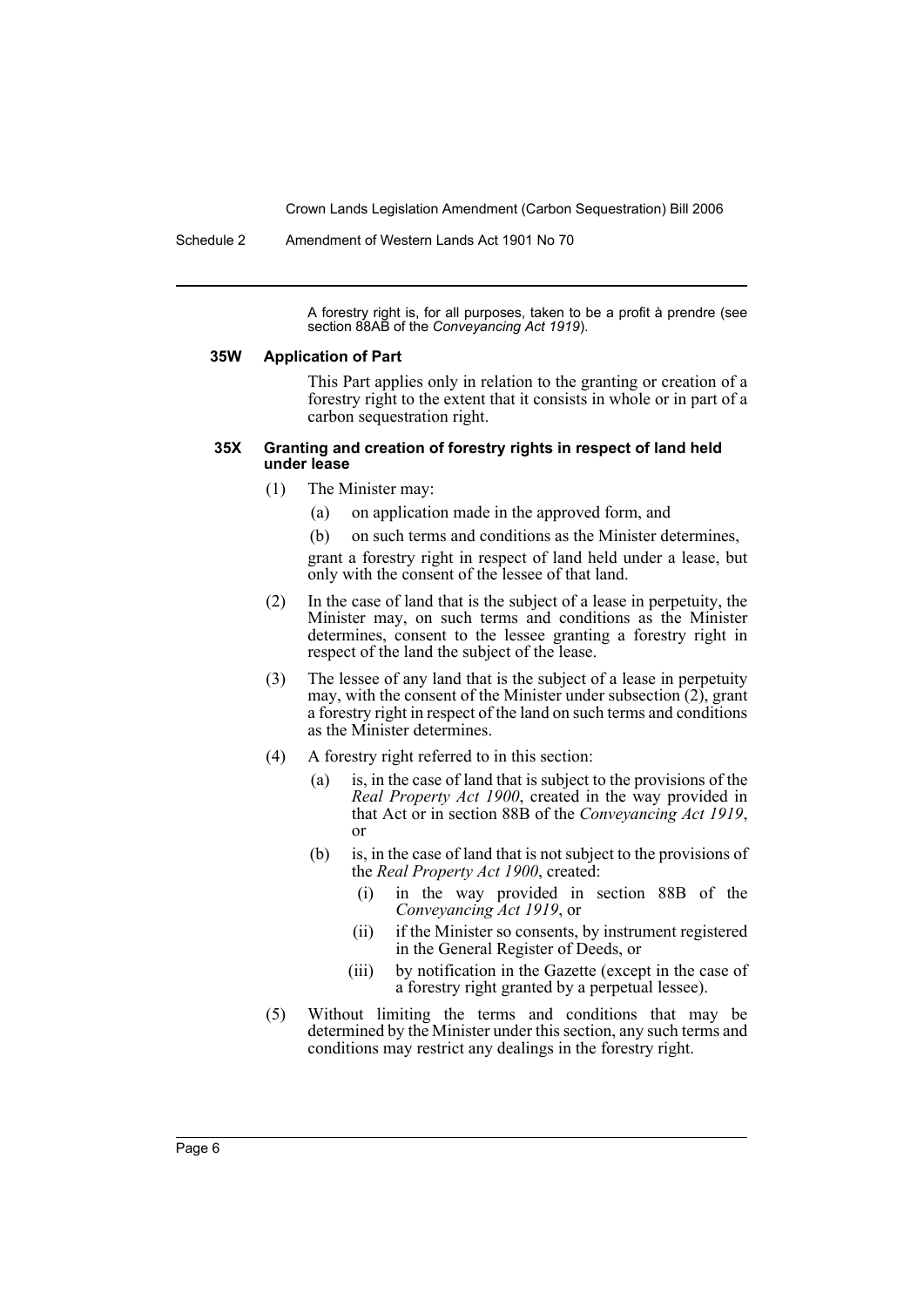Amendment of Western Lands Act 1901 No 70 Schedule 2

(6) Before granting a forestry right in respect of land that is Crown-timber land within the meaning of the *Forestry Act 1916* (or before consenting to the granting of any such forestry right), the Minister must consult the Minister administering the *Forestry Act 1916*.

**Note.** In the case of Crown-timber land that is a State forest or timber reserve, it is the Forestry Commission that may grant a forestry right in respect of the land.

(7) Without limiting the operation of Division 4 of Part 6 of the *Conveyancing Act 1919*, restrictions on the use of land and covenants may, in accordance with that Division, be imposed on land that is the subject of a forestry right granted under this section.

# **[5] Schedule 2 Applicable provisions of the Crown Lands Act 1989**

Insert after the matter relating to Division 5 of Part 4:

Division 5A (Carbon sequestration and related forestry rights) the whole Division except in relation to land that is the subject of a lease under the *Western Lands Act 1901*.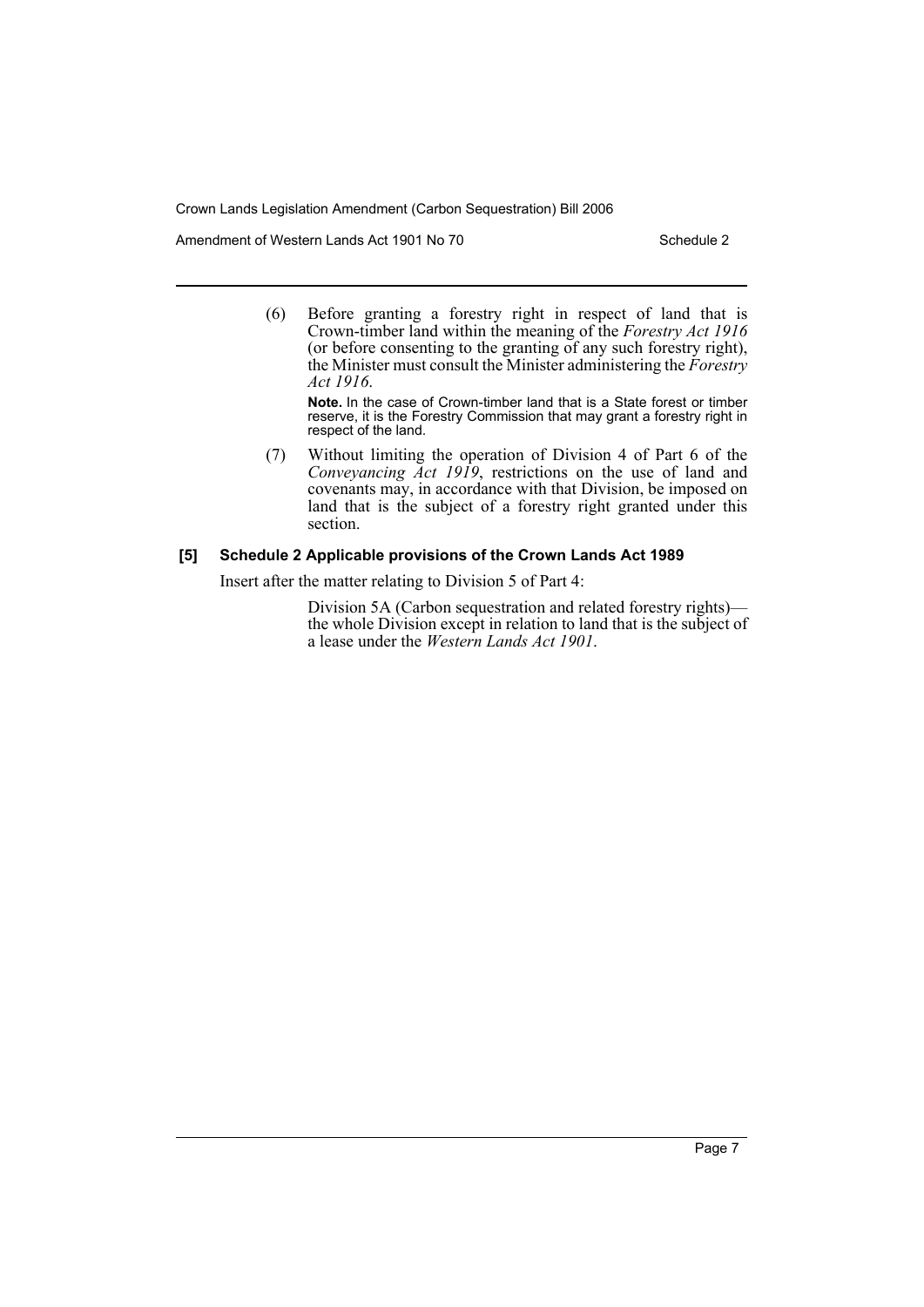Schedule 3 Amendment of Forestry Act 1916 No 55

# **Schedule 3 Amendment of Forestry Act 1916 No 55**

(Section 3)

#### **[1] Section 11 Powers and duties of the commission**

Omit section 11 (1) (m5). Insert instead:

(m5) without limiting paragraph (m4), may, for any purpose consistent with its objects, grant a forestry right (within the meaning of section 87A of the *Conveyancing Act 1919*) in respect of a State forest, timber reserve or land owned by it, including any such right that is for the benefit of the commission, and only with the consent of any lessee in the case of a timber reserve, or

#### **[2] Section 11AA**

Insert after section 11:

#### **11AA Limit on power to take timber etc from land subject to forestry right**

Despite any other provision of this Act, the commission is not authorised to take, or authorise any other person to take, any timber, products or forest materials from any Crown-timber land that is the subject of a forestry right within the meaning of section 87A of the *Conveyancing Act 1919* unless the forestry right is held or granted by the commission.

#### **[3] Section 25F Crown's rights to timber and products on purchase-tenure land**

Insert after section 25F (5) (a):

- (a1) have been established on land that is the subject of a forestry right within the meaning of section 87A of the *Conveyancing Act 1919*, or
- **[4] Section 27 Penalty for unlawfully taking timber, products or forest materials**

Insert ",  $(a1)$ " after "paragraph  $(a)$ " in section 27  $(3)$   $(a)$   $(iv)$ .

#### **[5] Section 27 (3) (a) (iva)**

Insert after section 27 (3) (a) (iv):

(iva) in pursuance of and in accordance with a forestry right within the meaning of section 87A of the *Conveyancing Act 1919* and any restriction on use or covenant imposed under Division 4 of Part 6 of that Act in connection with the forestry right,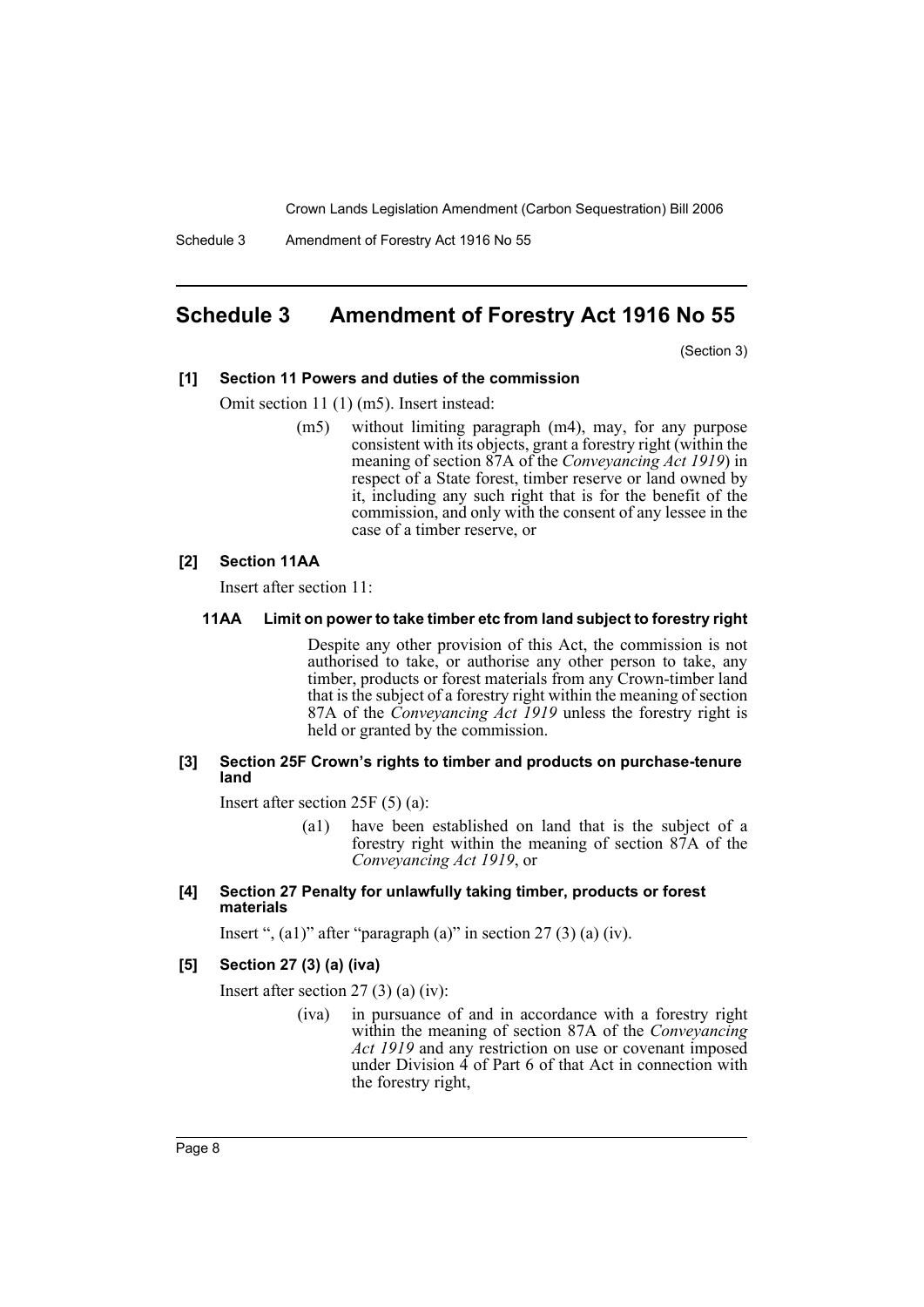Amendment of Forestry Act 1916 No 55 Schedule 3 Schedule 3

#### **[6] Section 27E Trees planted, established or necessary for certain purposes**

Insert after section 27E (1) (a):

(a1) have been established on land that is the subject of a forestry right within the meaning of section 87A of the *Conveyancing Act 1919*, or

# **[7] Section 30AA**

Insert after section 30A:

### **30AA Limitation on royalty**

Despite any other provision of this Division, the commission is not entitled to a royalty in respect of any timber or products:

- (a) derived from trees that have been established on land that is the subject of a forestry right within the meaning of section 87A of the *Conveyancing Act 1919*, and
- (b) taken in accordance with the forestry right and any restriction on use or covenant imposed in connection with the forestry right,

unless the forestry right is granted by the commission.

#### **[8] Section 31 Permits to occupy and use land**

Insert after section 31 (6):

- (7) A permit under this section may not be granted in respect of land that is subject to a forestry right (within the meaning of section 87A of the *Conveyancing Act 1919*) if the permit is for a purpose that is, in the opinion of the commission, inconsistent with:
	- (a) the forestry right, or
	- (b) a restriction on the use of land, or forestry covenant, imposed in connection with the forestry right under Division 4 of Part 6 of the *Conveyancing Act 1919*.